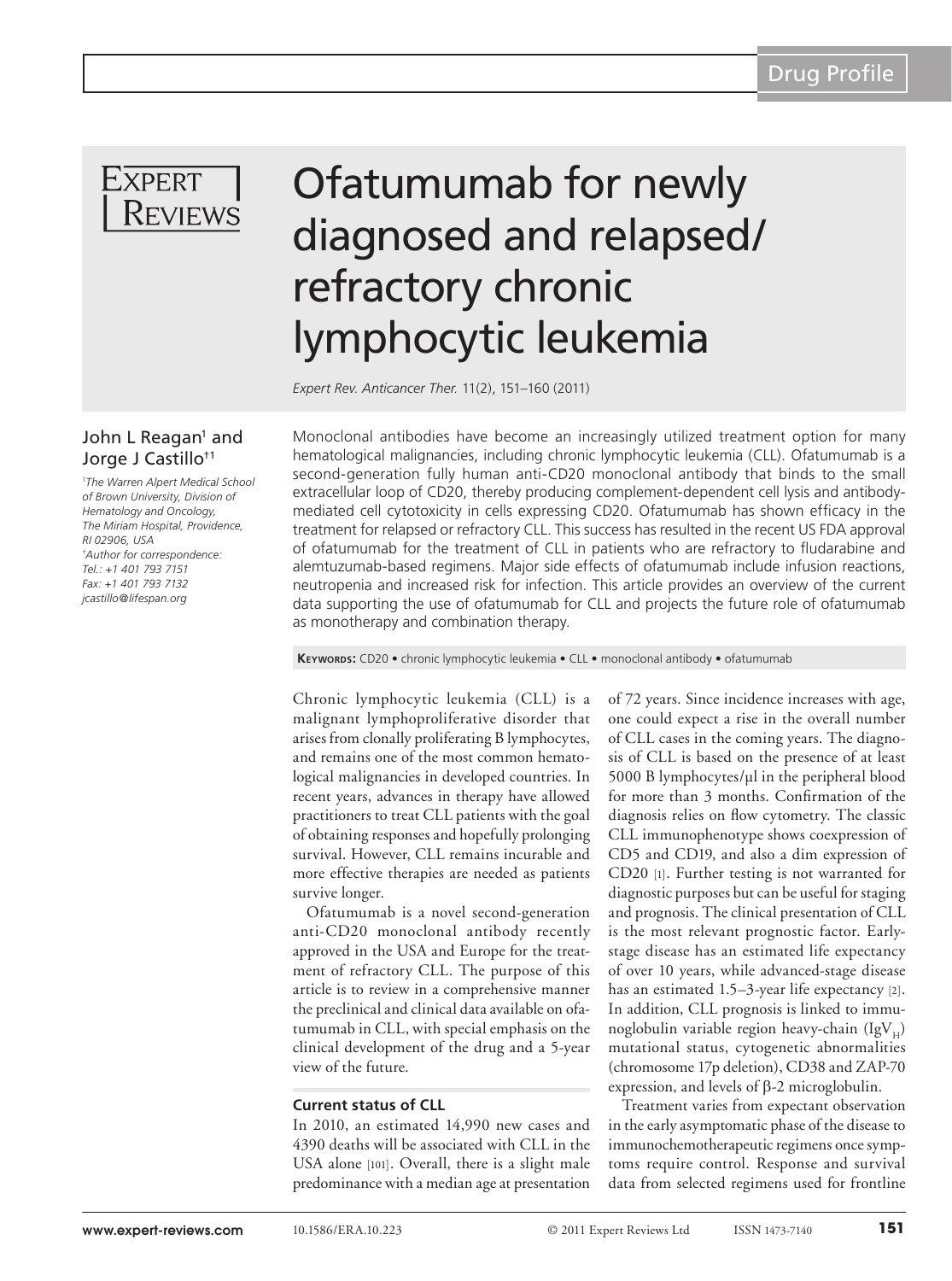# Drug Profile Reagan & Castillo

|                              | Table 1. Selected regimens used as first-line therapy in chronic lymphocytic leukemia                                                                                                |                |                        |             |                         |                    |                                                                                                                                                                                                                                                                                                                                                                                                                                                                                                                                                                                                                                                                               |
|------------------------------|--------------------------------------------------------------------------------------------------------------------------------------------------------------------------------------|----------------|------------------------|-------------|-------------------------|--------------------|-------------------------------------------------------------------------------------------------------------------------------------------------------------------------------------------------------------------------------------------------------------------------------------------------------------------------------------------------------------------------------------------------------------------------------------------------------------------------------------------------------------------------------------------------------------------------------------------------------------------------------------------------------------------------------|
| Author (year)                | Regimen                                                                                                                                                                              | Patients<br>Ĝ  | age (years)<br>Average | ORR/CR (%)  | <b>Median PFS</b>       | Median OS          | Ref.                                                                                                                                                                                                                                                                                                                                                                                                                                                                                                                                                                                                                                                                          |
| Rai et al. (2000)            | Fludarabine                                                                                                                                                                          | 170            | 64                     | 63/20       | 20 months               | 66 months          | $\begin{bmatrix} 3 \end{bmatrix}$                                                                                                                                                                                                                                                                                                                                                                                                                                                                                                                                                                                                                                             |
|                              | Chlorambucil                                                                                                                                                                         | 181            | 62                     | 37/4        | 14 months               | 56 months          |                                                                                                                                                                                                                                                                                                                                                                                                                                                                                                                                                                                                                                                                               |
|                              | Fludarabine + chlorambucil                                                                                                                                                           | 123            | 63                     | 61/20       | $\frac{\alpha}{2}$      | 55 months          |                                                                                                                                                                                                                                                                                                                                                                                                                                                                                                                                                                                                                                                                               |
| Eichhorst et al. (2009)      | Fludarabine                                                                                                                                                                          | 93             | $\overline{7}$         | 72/7        | 19 months               | 46 months          | $[4] % \includegraphics[width=0.9\columnwidth]{figures/fig_10.pdf} \caption{The graph $\mathcal{L}_1$ is a function of the parameter $\mathcal{L}_1$ and the number of parameters $\mathcal{L}_2$ and $\mathcal{L}_3$ are the number of parameters $\mathcal{L}_2$ and $\mathcal{L}_4$ are the number of parameters $\mathcal{L}_1$ and $\mathcal{L}_5$ are the number of parameters $\mathcal{L}_1$ and $\mathcal{L}_6$ are the number of parameters $\mathcal{L}_1$ and $\mathcal{L}_7$ are the number of parameters $\mathcal{L}_1$ and $\mathcal{L}_8$ are the number of parameters $\mathcal{L}_1$ and $\mathcal{L}_9$ are the number of parameters $\mathcal{L}_1$ and$ |
|                              | Chlorambucil                                                                                                                                                                         | 100            | $\overline{C}$         | 51/0        | 18 months               | 64 months          |                                                                                                                                                                                                                                                                                                                                                                                                                                                                                                                                                                                                                                                                               |
| Flinn et al. (2007)          | Fludarabine + cyclophosphamide                                                                                                                                                       | 137            | $\overline{6}$         | 74.3/23.4   | 31.6 months             | 24-month OS: 79%   | $[29]$                                                                                                                                                                                                                                                                                                                                                                                                                                                                                                                                                                                                                                                                        |
|                              | Fludarabine                                                                                                                                                                          | 132            | $\overline{6}$         | 59.5/4.6    | 19.2 months             | 24-month OS: 80%   |                                                                                                                                                                                                                                                                                                                                                                                                                                                                                                                                                                                                                                                                               |
| Robak et al. (2010)          | Cyclophosphamide + cladribine                                                                                                                                                        | 211            | 58                     | 88/47       | 2.3 years               | 4-year OS: 62%     | $[30]$                                                                                                                                                                                                                                                                                                                                                                                                                                                                                                                                                                                                                                                                        |
|                              | Cyclophosphamide + fludarabine                                                                                                                                                       | 212            | 59                     | 82/46       | 2.3 years               | 4-year OS: 61%     |                                                                                                                                                                                                                                                                                                                                                                                                                                                                                                                                                                                                                                                                               |
| Robak et al. (2006)          | Cyclophosphamide + mitoxantrone + cladribine                                                                                                                                         | 151            | 59                     | 80/36       | 24 months               | Not reached        | $[31]$                                                                                                                                                                                                                                                                                                                                                                                                                                                                                                                                                                                                                                                                        |
|                              | Cyclophosphamide + cladribine                                                                                                                                                        | 162            | 62                     | 83/29       | 22 months               | Not reached        |                                                                                                                                                                                                                                                                                                                                                                                                                                                                                                                                                                                                                                                                               |
|                              | Cladribine                                                                                                                                                                           | 166            | $\overline{6}$         | 78/21       | 24 months               | 51 months          |                                                                                                                                                                                                                                                                                                                                                                                                                                                                                                                                                                                                                                                                               |
| Knauf et al. (2009)          | Bendamustine                                                                                                                                                                         | 162            | 64                     | 68/31       | 21.6 months             | $\frac{5}{2}$      | $\boxed{5}$                                                                                                                                                                                                                                                                                                                                                                                                                                                                                                                                                                                                                                                                   |
|                              | Chlorambucil                                                                                                                                                                         | 157            | 64                     | 31/2        | 8.3 months              | $\frac{5}{2}$      |                                                                                                                                                                                                                                                                                                                                                                                                                                                                                                                                                                                                                                                                               |
| Hainesworth et al.<br>(2003) | Rituximab                                                                                                                                                                            | 44             | 66                     | 58/9        | 18.6 months             | $\frac{\kappa}{2}$ | $[11]$                                                                                                                                                                                                                                                                                                                                                                                                                                                                                                                                                                                                                                                                        |
| Hillmen et al. (2007)        | Alemtuzumab                                                                                                                                                                          | 149            | 59                     | 83/24       | 14.6 months             | 24-month OS: 84%   | $\Xi$                                                                                                                                                                                                                                                                                                                                                                                                                                                                                                                                                                                                                                                                         |
|                              | Chlorambucil                                                                                                                                                                         | 148            | 60                     | 55/2        | 11.7 months             | 24-month OS: 84%   |                                                                                                                                                                                                                                                                                                                                                                                                                                                                                                                                                                                                                                                                               |
| Frankfurt et al. (2008)      | Alemtuzumab + rituximab                                                                                                                                                              | 20             | 54                     | 90/75       | $\frac{\alpha}{\alpha}$ | $\widetilde{\Xi}$  | $[32]$                                                                                                                                                                                                                                                                                                                                                                                                                                                                                                                                                                                                                                                                        |
| Kay et al. (2010)            | Pentostatin + rituximab                                                                                                                                                              | 33             | 65                     | 76/27       | 11 months               | $\frac{\kappa}{2}$ | $[33]$                                                                                                                                                                                                                                                                                                                                                                                                                                                                                                                                                                                                                                                                        |
| Kay et al. (2007)            | Pentostatin + cyclophosphamide + rituximab                                                                                                                                           | 64             | 63                     | 91/41       | 33 months               | $\frac{\alpha}{2}$ | $[34]$                                                                                                                                                                                                                                                                                                                                                                                                                                                                                                                                                                                                                                                                        |
| Hallek et al. (2010)         | Fludarabine + cyclophosphamide + rituximab                                                                                                                                           | 408            | $\overline{6}$         | 90/44       | 3-year PFS: 65%         | 3-year OS: 87%     | $[12]$                                                                                                                                                                                                                                                                                                                                                                                                                                                                                                                                                                                                                                                                        |
|                              | Fludarabine + cyclophosphamide                                                                                                                                                       | 409            | $\overline{6}$         | 80/22       | 3-year PFS: 45%         | 3-year OS: 83%     |                                                                                                                                                                                                                                                                                                                                                                                                                                                                                                                                                                                                                                                                               |
| Parikh et al. (2009)         | Cyclophosphamide + fludarabine + alemtuzumab<br>+ rituximab                                                                                                                          | 60             | 59                     | 92/70       | 38 months               | $\frac{\kappa}{2}$ | $[35]$                                                                                                                                                                                                                                                                                                                                                                                                                                                                                                                                                                                                                                                                        |
| Fischer et al. (2009)        | Bendamustine + rituximab                                                                                                                                                             | 117            | 64                     | 91/33       | 18-month PFS: 76%       | $\frac{R}{Z}$      | $[36]$                                                                                                                                                                                                                                                                                                                                                                                                                                                                                                                                                                                                                                                                        |
| Wierda et al. (2009)         | Fludarabine + cyclophosphamide + ofatumumab                                                                                                                                          | $\overline{6}$ | $\widetilde{\Xi}$      | 73-77/32-50 | Not reached             | $\frac{\kappa}{2}$ | $[26]$                                                                                                                                                                                                                                                                                                                                                                                                                                                                                                                                                                                                                                                                        |
|                              | CR: Complete response; NR: Not reported; NS: Not statistically significant; ORR: Overall response rate; OS: Overall survival; PFS: Progression-free survival<br>Data taken from [2]. |                |                        |             |                         |                    |                                                                                                                                                                                                                                                                                                                                                                                                                                                                                                                                                                                                                                                                               |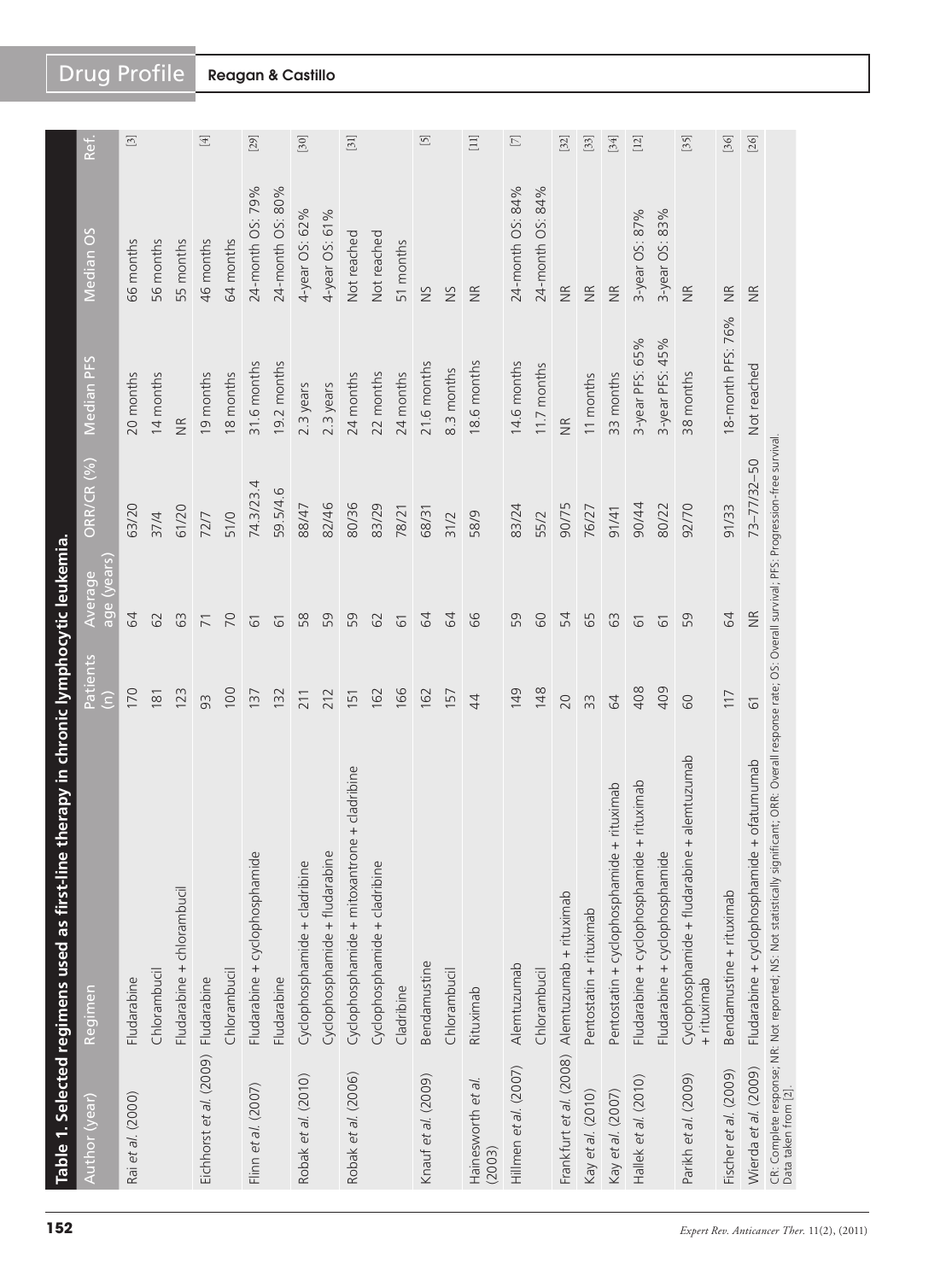treatment and relapsed/refractory CLL are shown in **Tables <sup>1</sup> & <sup>2</sup>**, respectively. For several years, the mainstay treatment for CLL was chlorambucil (Leukeran®, GlaxoSmithKline, NC, USA). More recently, fludarabine (Fludara®, Ben Venue Laboratories, OH, USA), a purine analog, and bendamustine (Treanda®, Cephalon, Inc., PA, USA), a nitrogen mustard with alkylating properties, have been shown to have better response rates compared with chlorambucil in randomized controlled trials [3–5]. Currently, chlorambucil, fludarabine and bendamustine are approved by the US FDA for the treatment of CLL. Recently, new promise has arrived in the form of monoclonal antibody (mAb) therapy. The first mAb to receive FDA approval for the treatment of CLL was alemtuzumab (Campath®, Genzyme Corporation, MA, USA), an anti-CD52 mAb that induces responses in one-third of patients with relapsed or refractory CLL [6], and over 80% of patients when used as a first-line treatment [7]. Furthermore, it induces responses in patients with 17p deletion that have historically responded poorly to chemotherapy.

A B-cell marker that has gained considerable attention in CLL is CD20, which is expressed on B cells from the pre-B-cell phase up to prior to differentiation into plasma cells, with the advantage that it remains omnipresent on the B-cell surface as it is neither shed nor internalized [8,9]. These characteristics provide an ample target for mAb therapy. Rituximab (Rituxan®, Genentech, CA, USA) is a chimeric anti-CD20 mAb approved by the FDA for previously untreated or treated CD20-positive CLL in combination with FC chemotherapy. The initial use of rituximab in CLL as monotherapy in relapsed or refractory cases produced only modest results with partial responses (PRs) of 25% [10]. Monotherapy with rituximab as initial treatment of CLL saw these results increase to response rates of 58% [11]. Further trials examining the use of rituximab with chemotherapy, especially fludarabine and cyclophosphamide, have revealed improved overall response rates (ORRs) and prolonged progression-free survival (PFS) [12,13]. The main toxicity associated with rituximab is infusion-related reactions, which although frequent (~90% of patients) tend to be mild to moderate in severity.

Despite the improved responses and prolonged PFS seen in combination therapy with mAbs and conventional chemotherapy, CLL remains an incurable disease with treatment geared toward prevention of progression. Important future areas of improvement include patients with high-risk disease based on unfavorable cytogenetic or molecular profiles, as well as patients who have relapsed or are refractory to current first-line treatment options [14,15]. Those patients resistant to fludarabine and alemtuzumab-based regimens, as well as those with bulky fludarabine-resistant disease, have particularly poor prognoses and therefore would benefit the most from new treatment regimens [16]. Recently, the FDA approved ofatumumab, a second-generation anti-CD20 mAb, for the treatment of CLL refractory to fludarabine and alemtuzumab.

#### **Mechanism of action**

Ofatumumab (Arzerra®, Genmab A/S, Copenhagen, Denmark and GlaxoSmithKline), previously known as Humax-CD20, is an IgG1 fully human anti-CD20 mAb with a molecular weight of

149 kDa that functions as a type I (rituximab-like) antibody, which operates via both complement-dependent cytotoxicity (CDC) and antibody-dependent cytotoxicity (ADCC), but does not induce apoptosis directly. It was created by immunizing HCO7 and KM mice with CD20-transfected NS/O cells. The CD20-specific IgG1 mAb-producing hybridomas were subcloned to produce ofatumumab, as well as two additional fully human mAbs (7B8 and 11B8). The production of these three antibodies came about through a desire to create a more potent version of rituximab [17].

Early preclinical studies have determined that ofatumumab is a more potent inducer of CDC compared with rituximab. Work by Teeling and colleagues found increased cell lysis in the presence of plasma or whole blood in cells incubated with ofatumumab compared with those incubated with rituximab [17]. To further elucidate the action of ofatumumab as an inducer of CDC, researchers took plasma with heat-inactivated complement and coincubated this with ofatumumab. This experiment resulted in no cells being killed. However, later studies have shown that complement must be completely inactivated rather than simply inhibited. This is evident when ofatumumab and rituximab are incubated in media containing Raji cells, which contain low levels of CD20 but high levels of the complement defense molecules CD55 and CD59. In this experiment, ofatumumab was still able to induce cell killing while rituximab was not. This work has since confirmed by separate investigations the superior *in vitro* CDC of ofatumumab over rituximab [18].

Like rituximab, ofatumumab redistributes CD20 into Triton X-100 insoluble lipid rafts. The formation of these detergent-insoluble lipid rafts is thought to be the mechanism by which type I anti-CD20 mAbs initiate complement activation. Rituximab and ofatumumab have similar times to initial antibody binding. However, ofatumumab has a much slower off-rate once bound to CD20. The longer off-rate leads to increased C1q binding and with it, the subsequent activation of the complement cascade [17]. The other factor contributing to ofatumumab's enhanced complement-activating function is the drug's binding site on CD20. An additional study determined through epitope mapping that ofatumumab binds to the small loop of CD20 as well as the large loop of CD20 to which rituximab binds **(Figure 1)** [19]. This different binding site is thought to result in more effective coating of the cell with complement for later cell lysis.

Ofatumumab has also been shown to bind more avidly to C1q, further facilitating the activation of complement [18]. Type I anti-CD20 mAbs also work further along the complement cascade. Initially, the antibody (either rituximab or ofatumumab) induces C3b deposition. This leads to activation of the membrane attack complex and subsequent cell lysis. Beum and colleagues utilized spinning disc conformational microscopy to show that activation of the membrane attack complex leads to 'blebbing' and 'streamer' formation within mAb-opsonized Daudi B cells just prior to cell death. They go on to show that ofatumumab leads to more 'blebbing' and 'streamer' formation than rituximab, in addition to more C3b deposition and overall cell killing [20].

Ofatumumab also works via ADCC. Recent work in mouse models has elucidated that ofatumumab induces cell killing via Fc receptor (FcR) activation and the subsequent mediation of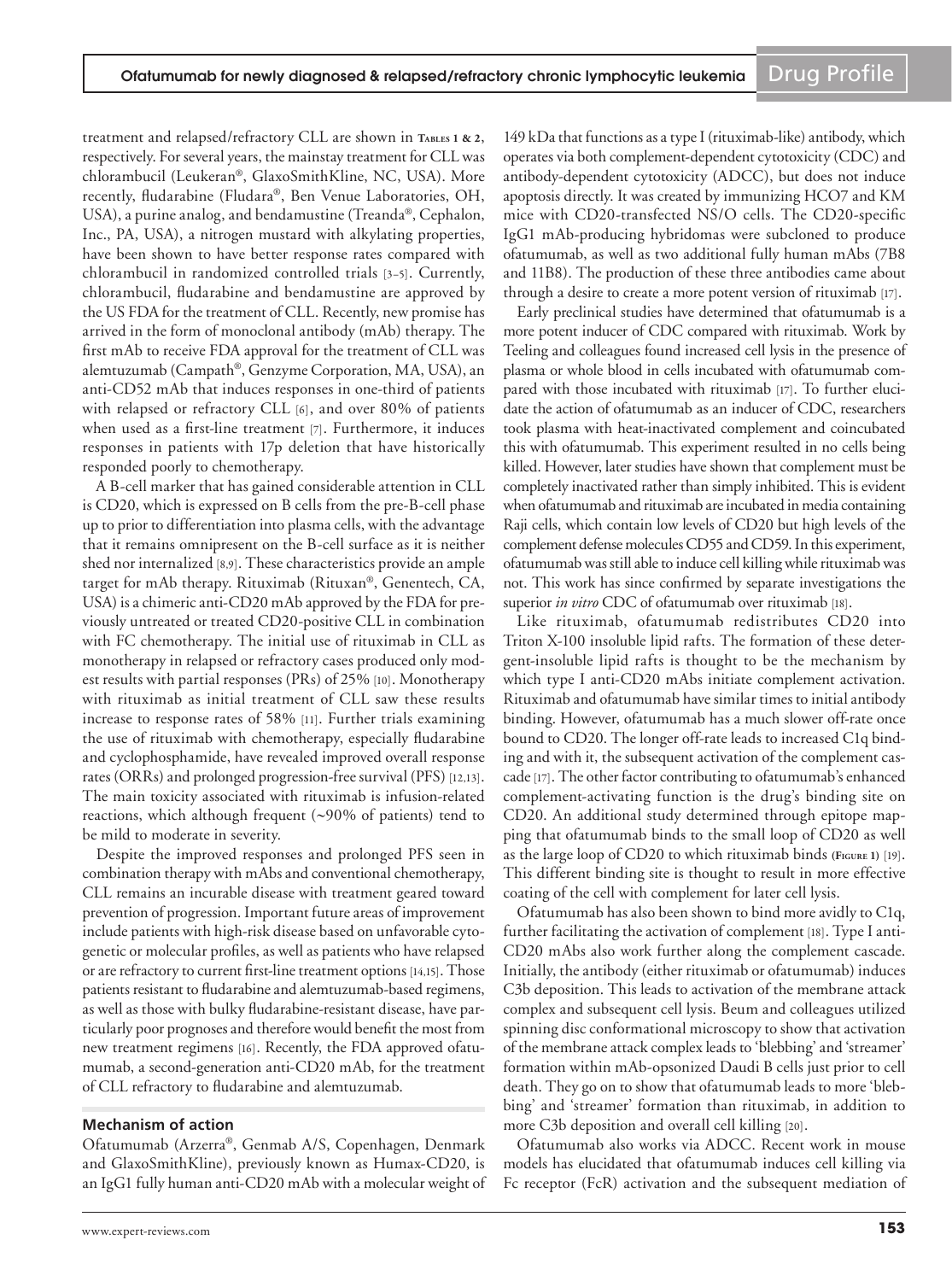|                                        | or refractory chronic lymphocytic leukemia.<br>Table 2. Selected regimens used in relapsed                                                                                            |                     |                                          |             |                                |                         |         |
|----------------------------------------|---------------------------------------------------------------------------------------------------------------------------------------------------------------------------------------|---------------------|------------------------------------------|-------------|--------------------------------|-------------------------|---------|
| <b>Author (year)</b>                   | Regimen                                                                                                                                                                               | Ξ                   | age (year <u>s</u> )<br>Patients Average | ORR/CR (%)  | Median PFS<br>(month <u>s)</u> | Median OS               | Ref.    |
| Robak et al. (2010)                    | Fludarabine + cyclophosphamide + rituximab                                                                                                                                            | 271                 | 63                                       | 70/24       | 30.6                           | Not reached             | $[13]$  |
|                                        | Fludarabine + cyclophosphamide                                                                                                                                                        | 273                 | 62                                       | 58/13       | 21.6                           | 52 months               |         |
| O'Brien et al. (2009)                  | Fludarabine + cyclophosphamide + oblimersen                                                                                                                                           | 120                 | 63                                       | <b>NR/9</b> | $\overline{3}$                 | 5-year OS: 25%          | $[37]$  |
|                                        | Fludarabine + cyclophosphamide                                                                                                                                                        | 121                 | 63                                       | <b>NR/2</b> | 20                             | 5-year OS: 15%          |         |
| Byrd et al. (2010)                     | Fludarabine + cyclophosphamide + rituximab + lumiliximab                                                                                                                              | $\overline{3}$      | 58                                       | 65/52       | 19.3                           | $\frac{\alpha}{\alpha}$ | $[38]$  |
| Koppler et al. (2004)                  | Bendamustine + mitoxantrone                                                                                                                                                           | 22                  | $\overline{7}$                           | 86/27       | $\cup$                         | 39 months               | $[39]$  |
| Stilgenbauer et al. (2009)             | Alemtuzumab                                                                                                                                                                           | 109                 | 63                                       | 33/4        | 7.7                            | 19.1 months             | $\odot$ |
| Engert et al. (2005)                   | Fludarabine + alemtuzumab                                                                                                                                                             | 37                  | 61                                       | 83/31       | $\tilde{=}$                    | 35.6 months             | $[40]$  |
| Elter et al. (2009)                    | Cyclophosphamide + alemtuzumab + fludarabine                                                                                                                                          | 56                  | 63                                       | 68/22       | $\frac{\kappa}{2}$             | $\frac{\alpha}{\alpha}$ | [41]    |
| Huhn et al. (2001)                     | Rituximab                                                                                                                                                                             | $\overline{50}$     | 60                                       | 25/0        | 4.7                            | $\frac{\kappa}{2}$      | $[10]$  |
| Lamanna et al. (2007)                  | Pentostatin + cyclophosphamide + rituximab                                                                                                                                            | 32                  | 62                                       | 75/25       | $\frac{\kappa}{2}$             | 44 months               | $[42]$  |
| Zent et al. (2007)                     | Alemtuzumab + rituximab                                                                                                                                                               | 27                  | 62                                       | 93/44       | $\frac{R}{Z}$                  | $\frac{\kappa}{2}$      | $[43]$  |
| Fischer et al. (2008)                  | Bendamustine + rituximab                                                                                                                                                              | $\overline{\infty}$ | 67                                       | 77/15       | $\frac{R}{Z}$                  | $\frac{\alpha}{\alpha}$ | [44]    |
| Coiffier et al. (2008)                 | Ofatumumab                                                                                                                                                                            | 33                  | $\overline{6}$                           | 44/0        | 3.5                            | $\frac{\kappa}{2}$      | $[27]$  |
| Wierda et al. (2010)                   | FA refractory<br>Ofatumumab                                                                                                                                                           | 59                  | 64                                       | 58/0        | 5.7                            | 13.7 months             | $[28]$  |
|                                        | BF refractory                                                                                                                                                                         | 79                  | 62                                       | 47/1        | 5.9                            | 15.4 months             |         |
| Chanan-Khan et al. (2006) Lenalidomide |                                                                                                                                                                                       | 45                  | 64                                       | 47/9        | Not reached                    | $\frac{\alpha}{\alpha}$ | $[15]$  |
| Lin et al. (2009)                      | Flavopiridol                                                                                                                                                                          | 64                  | 60                                       | 53/2        | 8.6                            | $\frac{\kappa}{2}$      | $[14]$  |
| Data taken from [2].                   | BF: Bulky lymphadenopathy; CR: Complete response; FA: Fludarabine and alemtuzumab; NR: Not reported; ORR: Overall response rate; OS: Overall survival; PFS: Progression-free survival |                     |                                          |             |                                |                         |         |

ADCC that comes with it, but does not induce apoptosis through FcR crosslinking [21]. An additional study revealed that ofatumumab is a more potent inducer of ADCC compared with rituximab when tumor cell lysis by donor natural killer cells was measured [22]. This was seen regardless of FcR polymorphism. Like CDC, the increase in ADCC is once again thought to be secondary to ofatumumab's binding site on the small loop of CD20.

#### **Pharmacokinetic/pharmacodynamic profile**

Through a series of experiments, Bleeker and colleagues determined the ofatumumab dose required for *in vitro* and *in vivo* activity. They note that first and foremost, the ADCC activity of ofatumumab was seen at a lower concentration than CDC activity *in vitro*, and that a dose of 5 µg/ml was required for target saturation *in vitro*. Using a mouse xenograft, they found that a plasma antibody concentration of 5 µg/ml led to full target saturation and inhibited further B-cell tumor development. Tumor regrowth was seen when levels fell to less than half of this value. They then evaluated *Cynomolgus* monkeys to establish pharmacokinetic profiles as their CD20 is similar to humans. They concluded that a relatively high initial dose (>12.5 mg/kg daily for 4 days or 50 µg/ml) was required for sustained initial B-cell depletion while the minimally effective dose for maintaining B-cell depletion is five to tenfold lower at 5–10 µg/ml. Pharmacokinetics were influenced by tumor burden, as mice with greater tumor loads had more rapid antibody clearance [23].

The effect of tumor burden on ofatumumab serum concentrations has been seen in clinical trials as well. A Phase I/II trial showed that higher initial tumor burdens correlate with lower initial serum concentration of ofatumumab, as well as more rapid clearance [24]. They go on to state that high initial serum concentration of ofatumumab coupled with low elimination rates are important not only for the initial response but also correlate with response duration as measured by PFS and time to next CLL treatment. Other investigators also report the relationship between high initial tumor burden and low serum concentrations, and echo the fact that a higher serum concentrations

Data taken from [2].

รี<br>อี

## Drug Profile Reagan & Castillo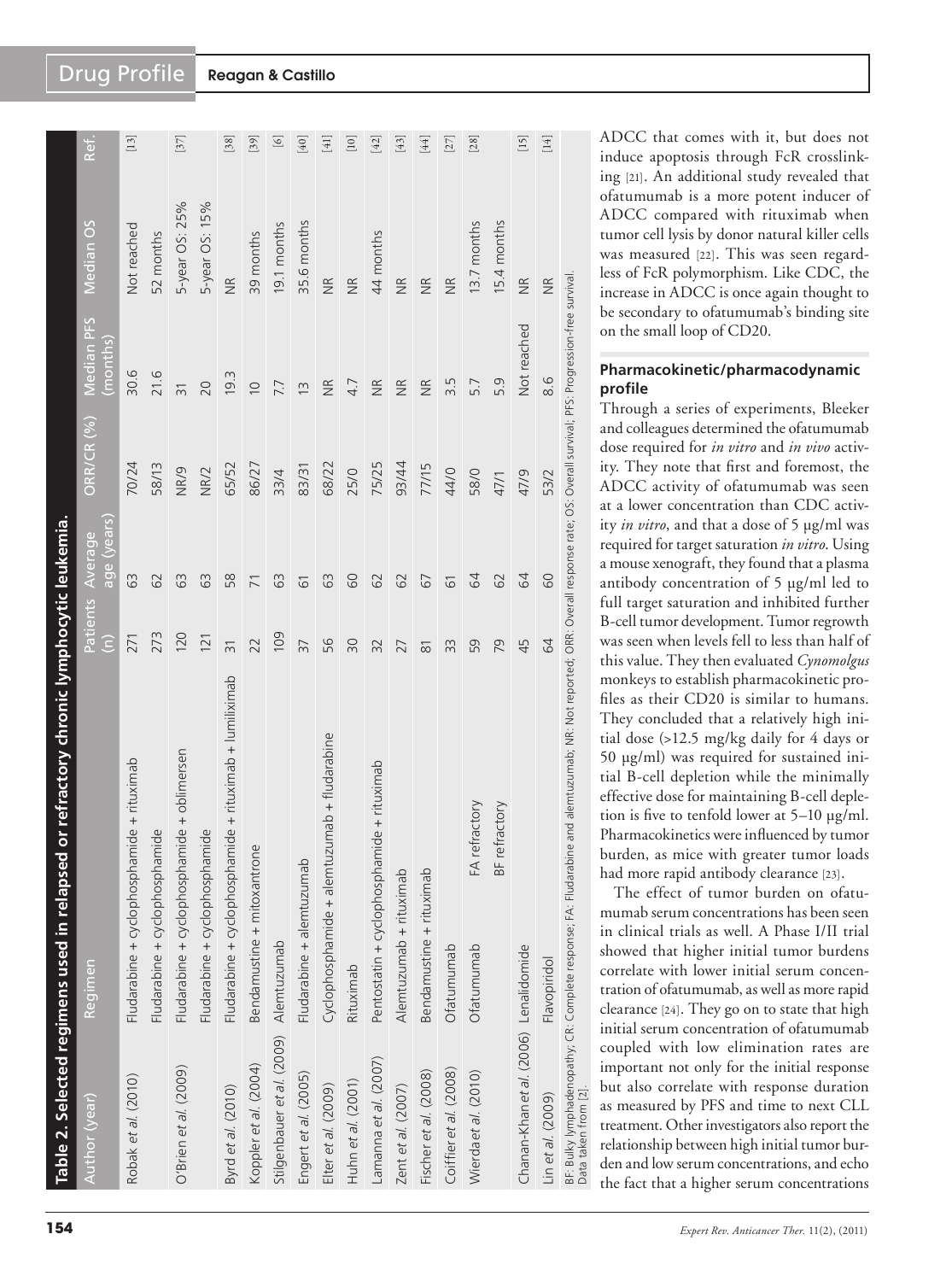coupled with lower drug clearance correlate with longer PFS [25]. Higher ofatumumab concentrations throughout treatment also correlated with response when ofatumumab was used in combination with fludarabine and cyclophosphamide [26].

#### **Clinical findings** *Phase I/II study*

Coiffier and colleagues performed the first clinical study of ofatumumab in CLL in 2008 [27]. A total of 33 patients with relapsed or refractory disease were included in the study, with 66% having Binet stage B disease. Furthermore, the population was heavily pretreated with a median number of previous treatments of three. Three cohorts were created, all of which received four total weekly doses of ofatumumab. In cohort A, three patients received one 100-mg followed by three 500-mg doses, cohort B had three patients who received one 300-mg followed by three 1000-mg doses, and cohort C received one 500-mg dose followed by three 2000-mg doses. The response rate in cohort C was 50%. All responses were partial and the median PFS was 106 days.

#### *Phase II studies*

A Phase II trial of ofatumumab as singleagent therapy in relapsed or refractory CLL

was completed recently [28]. All patients were heavily pretreated with at least one fludarabine-containing regimen in addition to either one alemtuzumab-containing regimen (FA-ref) or were considered less suitable for alemtuzumab secondary to bulky lymphadenopathy (BF-ref). A total of 138 patients were analyzed for response. The trial was an international single-arm study that consisted of 8-weekly infusions (dose 1 of 300 mg followed by doses 2–8 of 2000 mg) followed by 4-monthly infusions (doses 9–12 of 2000 mg). The ORR for FA-ref was 58% while that for BF-ref was 47%, with one complete response (CR). Patients previously treated with rituximab had ORRs of 54 and 44% in the FA-ref and BF-ref groups, respectively. Median PFS and median overall survival (OS) were 5.7 and 13.7 months, respectively, in FA-ref patients while BF-ref patients had 5.9 months for median PFS and 15.4 months for median OS.

Ofatumumab has also been shown to be effective in combination regimens for initial treatment of CLL. A separate study has added ofatumumab to fludarabine and cyclophosphamide for frontline treatment of CLL [26]. Preliminary results from this randomized study include 31 patients treated with ofatumumab at 500 mg (group A) and 30 patients with ofatumumab at 1000 mg (group B) every 4 weeks for six total courses. The initial ofatumumab dose in each arm is 300 mg, with ofatumumab given on



**Figure 1. Ofatumumab and rituximab have distinct binding sites on the CD20 molecule.**

Redrawn with permission from [45].

day 1 followed by fludarabine 25 mg/m<sup>2</sup> and cyclophosphamide 250 mg/m2 on days 2–4 for cycle 1, and days 1–3 for cycles 2–6. This study has thus far been reported only in abstract format with a median follow-up of 8 months. Nevertheless, initial complete response and ORRs are encouraging. For groups A and B the CR/ORR is 32/77% and 50/73%, respectively.

Current Phase II trials further examining the role of ofatumumab alone and in combination in patients with CLL in the frontline and relapsed settings are shown in **Tables <sup>3</sup> & <sup>4</sup>**, respectively.

#### *Phase III studies*

A Phase III study is looking at the efficacy of ofatumumab added to chlorambucil versus chlorambucil monotherapy in newly diagnosed patients with CLL. Yet another Phase III study examined fludarabine and cyclophosphamide with and without ofatumumab as a treatment for patients with relapsed CLL. Details of all current enrolling Phase III trials utilizing ofatumumab in CLL are outlined in **Tables <sup>3</sup> & <sup>4</sup>** [102].

#### **Safety & tolerability**

Overall, ofatumumab is generally well tolerated. In a Phase I/II trial, ofatumumab did not reach a maximum tolerated dose. Most adverse events (AEs) occurred after the first infusion, with the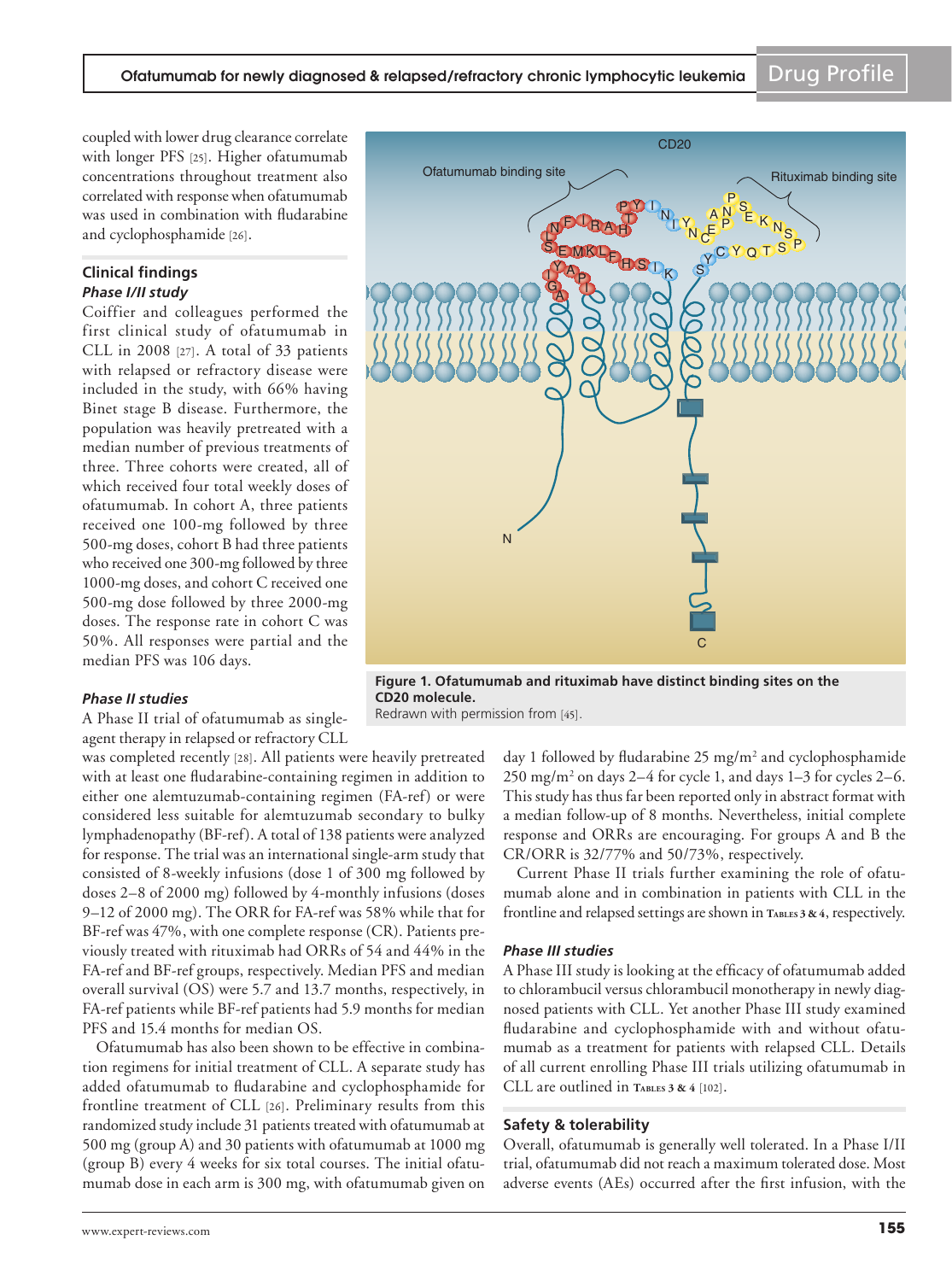### Drug Profile Reagan & Castillo

|                        |       | Table 3. Current clinical trials for first-line treatment of chronic lymphocytic leukemia. |                                       |                |                                 |
|------------------------|-------|--------------------------------------------------------------------------------------------|---------------------------------------|----------------|---------------------------------|
| Trial number.          | Phase | Treatment                                                                                  | Expected completion Estimated<br>date | enrollment (n) | Sponsoring site                 |
| NCT01024010            |       | Ofatumumab + pentostatin + cyclophosphamide                                                | December 2015                         | 33             | Mayo Clinic                     |
| NCT01125787            |       | Ofatumumab + bendamustine                                                                  | Not specified                         | 39             | Nevada Cancer Institute         |
| NCT01145209            |       | Ofatumumab induction + maintenance                                                         | December 2014                         | 46             | University of Virginia          |
| NCT01113632            |       | Ofatumumab monotherapy                                                                     | July 2012                             | 47             | Sarah Cannon Research Institute |
| EudraCT 2010-022332-   |       | Ofatumumab + pentostatin + cyclophosphamide in<br>elderly patients                         | June 2014                             | 45             | Niguarda Hospital               |
| NCT00748189            |       | Chlorambucil ± ofatumumab                                                                  | May 2013                              | 444            | GlaxoSmithKline                 |
| NCT00824265            |       | Fludarabine + cyclophosphamide ± ofatumumab                                                | August 2011                           | 352            | GlaxoSmithKline                 |
| Data taken from [102]. |       |                                                                                            |                                       |                |                                 |
|                        |       |                                                                                            |                                       |                |                                 |

percentage of AEs declining with subsequent treatments. All but one patient completed all four planned infusions. The one patient who withdrew from treatment developed grade 3 cytolytic hepatitis that resolved after 3 days. In total, 27 patients developed 246 AEs and only 19 of these were grade 3 or 4. A total of 61% of AEs were considered to be related to treatment. The most common AEs were infusion-related reactions with symptoms including transient rigors, pyrexia, fatigue, rash and diaphoresis. Infusion reactions made up 56% of all AEs, with 61% of these reactions occurring on the first infusion. In total, 17 patients (51%) reported infections, most commonly nasopharyngitis. However, only four infectious events were considered grade 3 or worse, with one of these resulting in fatality from infectious interstitial lung disease. Hematological toxicities were also seen in 15% of patients. A total of 9% developed grades 3–4 thrombocytopenia and 6% exhibited grades 3–4 neutropenia. In total, there were ten serious AEs in nine out of 33 patients. Five serious AEs were considered treatment related: one patient with herpes zoster, two patients with neutropenia, as well as the previously noted cases of infectious interstitial lung disease and hepatitis. Serum IgA and IgG levels remained unchanged throughout the study while mean IgM levels trended lower than normal with ofatumumab [27].

In another Phase II trial using ofatumumab monotherapy in refractory CLL, a similar AE profile was observed. A total of 90% of patients were able to complete at least eight out of 12 planned treatments. Infusion reactions occurred in 64% of FA-ref patients and 61% of BF-ref patients. These reactions were most common during the first and second infusion, and diminished significantly during later treatments. The most common AE during the course of treatment was infection, seen in 67% of patients. Of these, 74% were grade 1 or 2 in severity. The most common grade 3/4 infections were pneumonia and other respiratory tract infections. Eight infections led to death within 30 days from last ofatumumab administration. One patient also developed progressive multifocal leukoencephalopathy during treatment. Other common AEs (seen in >10% of patients) include cough, diarrhea, anemia, fatigue, fever, neutropenia, nausea and rash [28].

#### **Regulatory affairs**

Ofatumumab was granted accelerated approval by the US FDA on 26 October 2009 for the treatment of patients with CLL who are refractory to fludarabine and alemtuzumab [103]. Ofatumumab has been authorized in Europe since 19 April 2010 by the European Medicines Agency and the Committee for Orphan Medicinal Products in patients with CLL who are refractory to fludarabine and alemtuzumab [104].

#### **Conclusion**

Ofatumumab is a novel fully human anti-CD20 mAb that has received FDA approval for the treatment of CLL. It is a type I or rituximab-like antibody that primarily works through CDC and ADCC with enhanced activity when compared with rituximab in preclinical studies. This increased *in vitro* activity of ofatumumab is thought to be secondary to ofatumumab's prolonged binding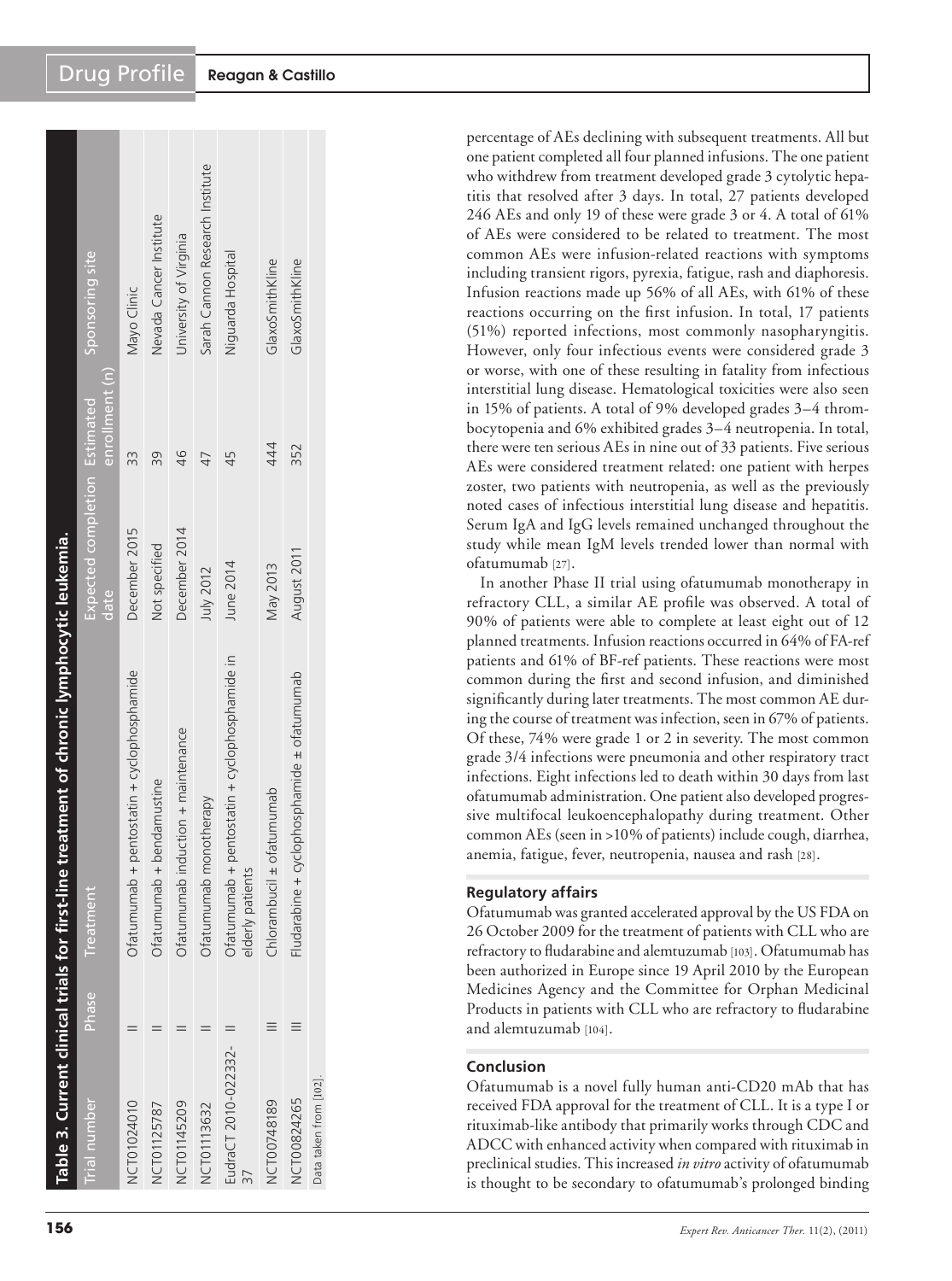|                           |       | Table 4. Current clinical trials for relapsed or refractory chronic lymphocytic leukemia. |                             |                             |                                     |
|---------------------------|-------|-------------------------------------------------------------------------------------------|-----------------------------|-----------------------------|-------------------------------------|
| Trial number <sub>l</sub> | Phase | Treatment                                                                                 | Expected completion<br>date | enrollment (n)<br>Estimated | Sponsoring site                     |
| NCT01010568               |       | Ofatumumab + bendamustine                                                                 | July 2012                   |                             | Georgetown University               |
| NCT01002755               |       | Ofatumumab + lenalidomide                                                                 | November 2013               | 36                          | <b>MD Anderson Cancer Center</b>    |
| NCT01191190               |       | Ofatumumab + high-dose methlyprednisolone                                                 | August 2012                 |                             | University of California, San Diego |
| NCT01039376               |       | Ofatumumab maintenance                                                                    | November 2013               | 532                         | GlaxoSmithKline                     |
| Data taken from [102].    |       |                                                                                           |                             |                             |                                     |
|                           |       |                                                                                           |                             |                             |                                     |

to CD20 in addition to its novel binding epitope present on the small loop of CD20. Most importantly, ofatumumab has already shown good clinical activity in patients who are double refractory to fludarabine and alemtuzumab, as well as those who are refractory to fludarabine and are not candidates for alemtuzumab based on bulky disease. This activity led to the accelerated approval of ofatumumab by the FDA and the EMA.

#### **Expert commentary**

Chronic lymphocytic leukemia remains a disease with high prevalence for which there is no long-term cure. Therefore, there is a need for new treatment options that should focus on improving OS and quality of life while limiting treatment-related toxicities. Currently, there are a number of options for therapy that we as clinicians must consider for our patients. The time to treat and the drug with which to treat CLL depends heavily on patient characteristics such as symptom presentation, medical comorbidities and age. Thus far, there is no magic bullet that has been developed for CLL.

However, recently the understanding of cancer biology at a molecular level has increased dramatically and there now exist more selective treatments to target the malignant cell population. In order to limit toxicity, these targets would ideally be expressed by malignant cells but not normal cells. The benefit of selectively targeting CD20+ cells in CLL is that it provides selective killing of B lymphocytes. Furthermore, CD20 is never internalized or shed, making it a reliable target for therapy throughout the B-cell life cycle.

Ofatumumab is emerging as a therapeutic option in patients with CLL. Its specific characteristics, some of them distinct from rituximab, make ofatumumab an interesting drug for future clinical development **(Table 5)**. The FDA has recently approved ofatumumab for the treatment of fludarabine and alemtuzumabrefractory CLL based on the rate of PRs obtained with it in heavily pretreated patients. We believe the development of ofatumumab should focus on the development of combination therapy and using ofatumumab at earlier stages of the disease. It is likely that when used in these settings, complete and durable responses will be seen, if not survival benefits.

Recently, the combination of fludarabine, cyclophosphamide and rituximab has shown, for the first time, a survival benefit in patients with newly diagnosed CLL [12]. We think one of the most important trials to position ofatumumab in the treatment of CLL is the current Phase III trial that compares fludarabine, cyclophosphamide and ofatumumab (FCO) with FC. This headto-head comparison will probably provide information on survival benefits, if any, with FCO. It would also be interesting to see the proportion of patients achieving minimal residual disease (MRD)-negative CRs with FCO. However, owing to the indolent nature of CLL, these answers will not come quickly.

Most of our CLL patients are elderly and are not suitable candidates for intensive regimens such as the fludarabine, cyclophosphamide and rituximab combination or FCO. In this population, the Phase III study comparing chlorambucil with and without ofatumumab in newly diagnosed CLL patients will be of most importance. The goal of this study will not be the induction of MRDnegative responses but rather PFS prolongation. A special point to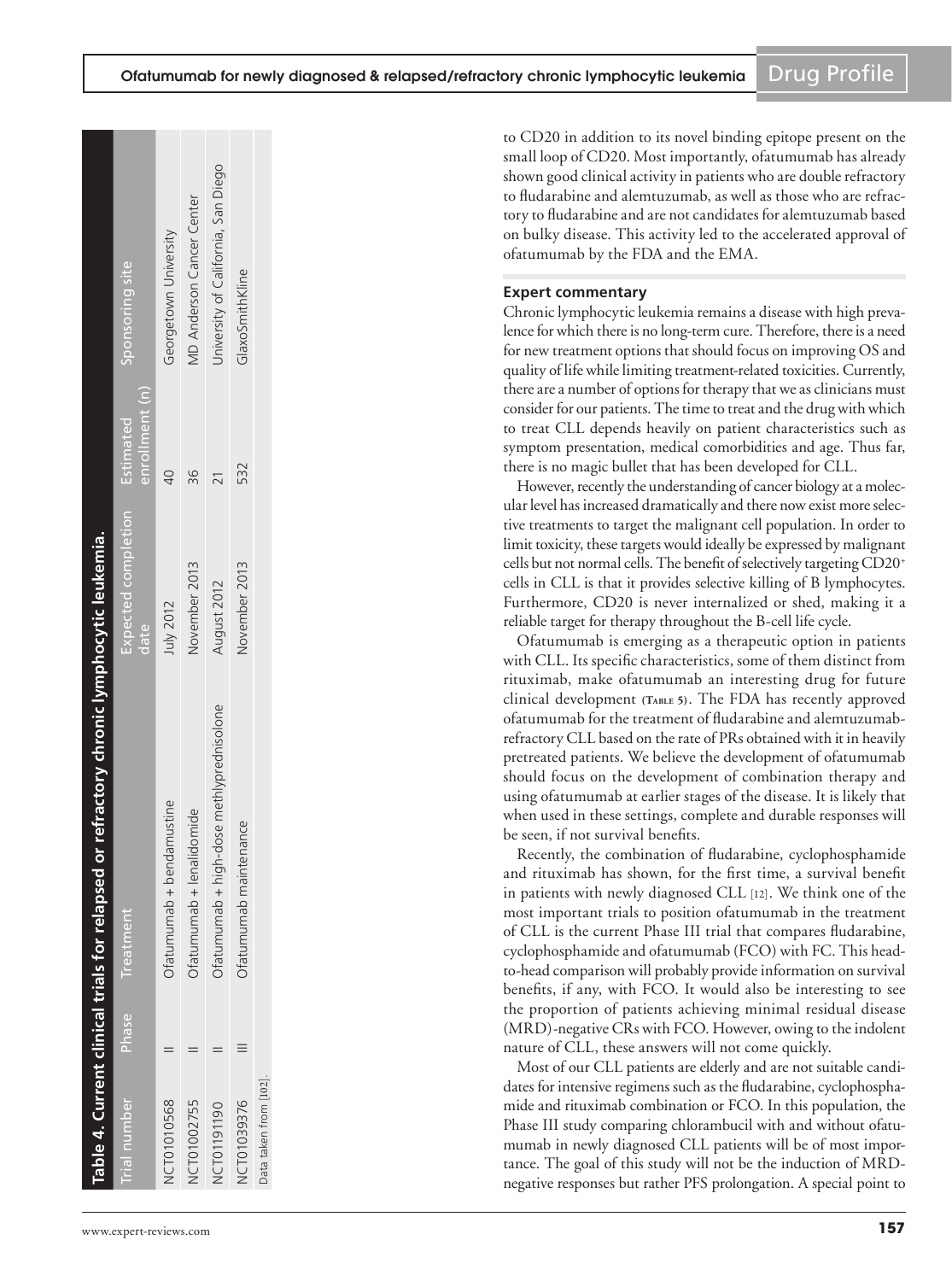#### **Table 5. Key similarities and differences between ofatumumab and rituximab.**

| Similarities/differences                            |                                                                    | Antibody                                                                          |
|-----------------------------------------------------|--------------------------------------------------------------------|-----------------------------------------------------------------------------------|
|                                                     | Ofatumumab                                                         | Rituximab                                                                         |
| Overall description                                 | Fully human anti-CD20 mAb                                          | Chimeric anti-CD20 mAb                                                            |
| Mechanism of action                                 | CDC and ADCC                                                       | CDC and ADCC                                                                      |
| Binding site                                        | Small and large loop of CD20                                       | Large Loop of CD20                                                                |
| ORR/CR as monotherapy in<br>relapsed/refractory CLL | 44-58/0-1% [27,28]                                                 | 25/0% [10]                                                                        |
| Most common adverse event                           | Infusion reactions (64% of the time)                               | Infusion reactions (90% of the time)                                              |
| US FDA-approved indication in CLL                   | Treatment of patients refractory to<br>alemtuzumab and fludarabine | First-line and refractory treatment<br>of CLL in combination with FC chemotherapy |

ADCC: Antibody-dependent cytotoxicity; CDC: Complement-dependent cytotoxicity; CLL: Chronic lymphocytic leukemia; CR: Complete response; FC: Fludarabine and cyclophosphamide; mAb: Monoclonal antibody; ORR: Overall response rate. Data taken from [9,10,27,28,103].

bear in mind in this frail population is the toxicity profile of the combination of chlorambucil and ofatumumab. From this perspective, an important point favoring ofatumumab combinations over rituximab is that the rate of infectious complications will probably be lower than that reported in heavily pretreated CLL patients.

Unfortunately, given there will not be a direct comparison between rituximab and ofatumumab, the potential biological differences between these two anti-CD20 mAbs will remain unanswered. However, a Phase II study on newly diagnosed patients with CLL treated with ofatumumab monotherapy is underway and it would be of great importance to see the response rates obtained by ofatumumab single-agent therapy in the frontline setting. Historically, single-agent rituximab administered at standard doses demonstrated ORR and CR rates of 58 and 9%, respectively, in previously untreated CLL [11].

Finally, there are several combinations using ofatumumab in patients with relapsed or refractory CLL being evaluated in prospective Phase II studies. Some of these combinations use novel agents such as lenalidomide or bendamustine, looking for a synergistic effect against CLL. Once a patient has developed relapsed or refractory disease, the goal of therapy should be mainly directed at symptom control, prolonging PFS and decrease toxicity. It is likely that the results of these studies will be seen earlier than the Phase III studies, and will probably

give way to the use of ofatumumab in combination not only in patients who are refractory but also unsuitable for fludarabine or alemtuzumab.

#### **Five-year view**

In 5 years from the publication of this article, the results of several Phase II studies and preliminary data from Phase III studies will probably be available. These data will probably show that ofatumumab in combination with chemotherapy or other biological agents do not carry excessive toxicity, besides the classic reactions seen during the first infusions, occasional hepatitis B reactivation and rare progressive multifocal leukoencephalopathy, and is very effective inducing CRs and PRs in the relapsed setting. Furthermore, the preliminary data from Phase III studies will show the induction of MRD-negative CRs and early signs of benefit on PFS and OS. Ofatumumab will be under evaluation for approval in the frontline setting and its use in the relapsed or refractory setting will be more generalized, and will not be limited to fludarabine or alemtuzumab-refractory patients only.

#### **Information resource**

National Comprehensive Cancer Network (NCCN) guidelines for non-Hodgkin's lymphomas: www.nccn.org/professionals/ physician\_gls/PDF/nhl.pdf

#### **Key issues**

- Ofatumumab is a second-generation, fully human anti-CD20 monoclonal antibody directed against CD20, an antigen present in the membrane of normal and malignant B lymphocytes.
- Ofatumumab binds to a distinct epitope in the CD20 molecule, has slower off-rates and requires less CD20 expression to effectively bind than rituximab.
- The US FDA has recently approved ofatumumab for the treatment of patients with chronic lymphocytic leukemia who are refractory to fludarabine and alemtuzumab.
- The most common adverse events seen with ofatumumab are infusion reactions, which require the use of acetaminophen, diphenhydramine and steroids prior to administration.
- The initial dose of ofatumumab is 300 mg followed by 11 doses of 2000 mg; ofatumumab is administered intravenously and a dose calculation per meter squared is not needed.
- Several Phase II studies in patients with relapsed chronic lymphocytic leukemia (CLL) and few Phase III studies in patients with newly diagnosed CLL are ongoing.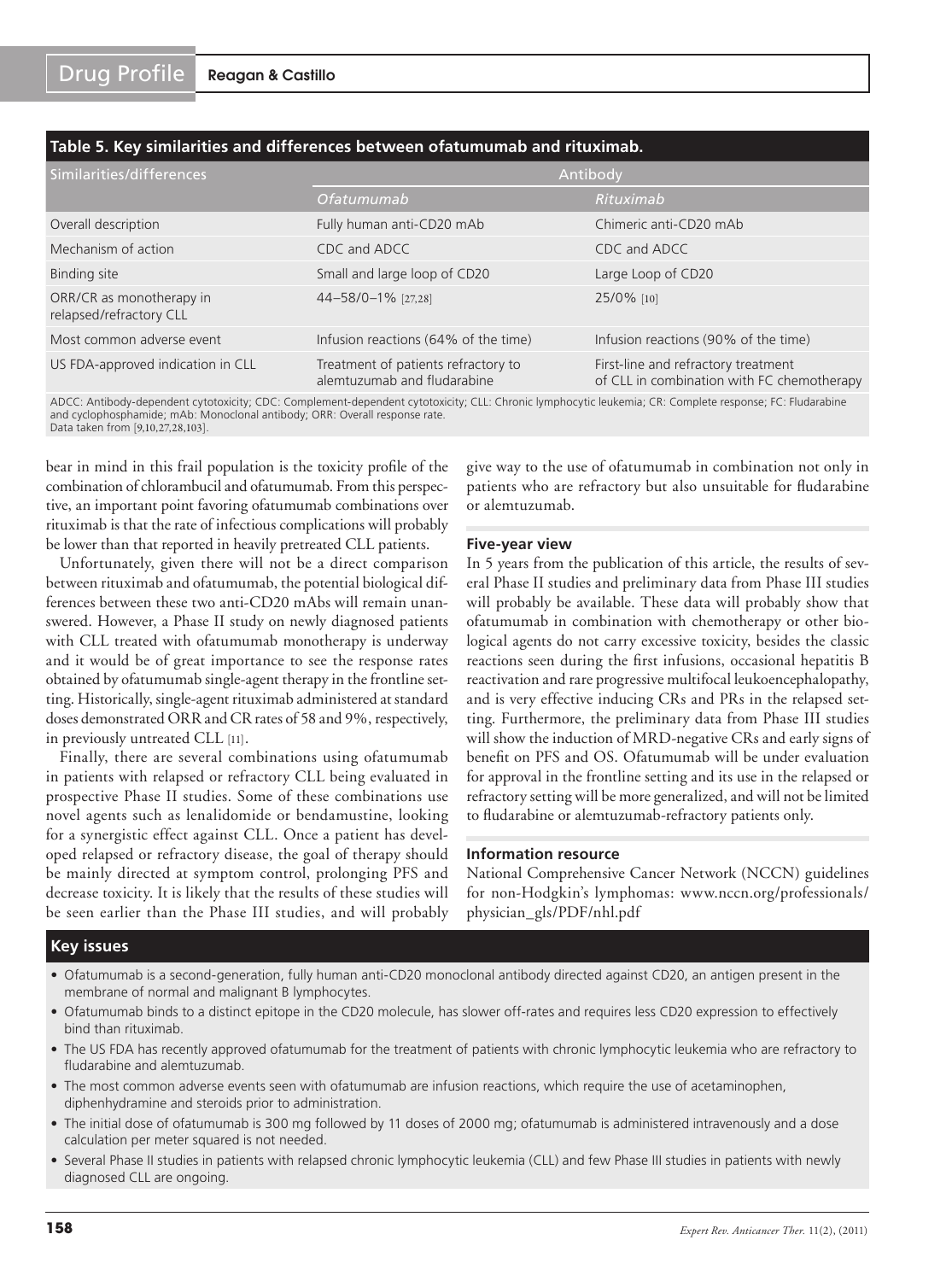#### **Financial & competing interests disclosure**

*The authors have no relevant affiliations or financial involvement with any organization or entity with a financial interest in or financial conflict with the subject matter or materials discussed in the manuscript.* 

*This includes employment, consultancies, honoraria, stock ownership or options, expert testimony, grants or patents received or pending, or royalties.*

*No writing assistance was utilized in the production of this manuscript.*

#### **References**

Papers of special note have been highlighted as: • of interest

- 1 Rawstron AC, Bennett FL, O'Connor SJ *et al.* Monoclonal B-cell lymphocytosis and chronic lymphocytic leukemia. *N. Engl. J. Med.* 359(6), 575–583 (2008).
- 2 Castillo J, Perez K. The role of ofatumumab in the treatment of chronic lymphocytic leukemia resistant to previous therapies. *J. Blood Med.* 1, 1–8 (2010).
- 3 Rai KR, Peterson BL, Appelbaum FR *et al.* Fludarabine compared with chlorambucil as primary therapy for chronic lymphocytic leukemia. *N. Engl. J. Med.* 343(24), 1750–1757 (2000).
- 4 Eichhorst BF, Busch R, Stilgenbauer S *et al.* First-line therapy with fludarabine compared with chlorambucil does not result in a major benefit for elderly patients with advanced chronic lymphocytic leukemia. *Blood* 114(16), 3382–3391 (2009).
- 5 Knauf W, Lissichkov T, Aldaoud A *et al.* Phase III randomized study of bendamustine compared with chlorambucil in previously untreated patients with chronic lymphocytic leukemia. *J. Clin. Oncol.* 27(26), 4378–4384 (2009).
- 6 Stilgenbauer S, Zenz T, Winkler D *et al.* Subcutaneous alemtuzumab in fludarabinerefractory chronic lymphocytic leukemia: clinical results and prognostic marker analyses from the CLL2H study of the German Chronic Lymphocytic Leukemia Study Group. *J. Clin. Oncol.* 27(24), 3994–4001 (2009).
- 7 Hillmen P, Skotnicki A, Robak T *et al.* Alemtuzumab compared with chlorambucil as first-line therapy for chronic lymphocytic leukemia. *J. Clin. Oncol.* 25(35), 5616–5623 (2007).
- 8 Czuczman M, Gregory S. The future of CD20 monoclonal antibody therapy in B-cell malignancies. *Leuk. Lymph.* 51(6), 983–9940 (2010).
- 9 Castillo J, Winer E, Quesenberry P. Newer monoclonal antibodies for hematological malignancies. *Exp. Hematol.* 36(7), 755–768 (2008).
- 10 Huhn D, von Schilling C, Wilhelm M *et al.* Rituximab therapy of patients with B-cell chronic lymphocytic leukemia. *Blood*  98(5), 1326–1331 (2001).
- 11 Hainsworth J, Litchy S, Barton J *et al.* Single-agent rituximab as first-line and maintenance treatment for patients with chronic lymphocytic leukemia or small lymphocytic lymphoma: a Phase II trial of the Minnie Pearl Cancer Research Network. *J. Clin. Oncol.* 21(9), 1746–1751 (2003).
- 12 Hallek M, Fischer K, Fingerle-Rowson G *et al.* Addition of rituximab to fludarabine and cyclophosphamide in patients with chronic lymphocytic leukaemia: a randomised, open-label, Phase 3 trial. *Lancet* 376(9747), 1164–1174 (2010).
- 13 Robak T, Dmoszynska A, Solal-Cligny P *et al.* Rituximab plus fludarabine and cyclophosphamide prolongs progressionfree survival compared with fludarabine and cyclophosphamide alone in previously treated chronic lymphocytic leukemia. *J. Clin. Oncol.* 28(10), 1756–1765 (2010).
- 14 Lin TS, Ruppert AS, Johnson AJ *et al.* Phase II study of flavopiridol in relapsed chronic lymphocytic leukemia demonstrating high response rates in genetically high-risk disease. *J. Clin. Oncol.*  27(35), 6012–6018 (2009).
- 15 Chanan-Khan A, Miller K, Musial L *et al.* Clinical efficacy of lenalidomide in patients with relapsed or refractory chronic lymphocytic leukemia: results of a Phase II study. *J. Clin. Oncol.* 24(34), 5343–5349 (2006).
- 16 Tam CS, O'Brien S, Lerner S *et al.* The natural history of fludarabine-refractory chronic lymphocytic leukemia patients who fail alemtuzumab or have bulky lymphadenopathy. *Leuk. Lymph.* 48(10), 1931–1939 (2007).
- 17 Teeling JL, French RR, Cragg MS *et al.* Characterization of new human CD20 monoclonal antibodies with potent cytolytic activity against non-Hodgkin lymphomas. *Blood* 104(6), 1793–1800  $(2004)$
- 18 Pawluczkowycz AW, Beurskens FJ, Beum PV *et al.* Binding of submaximal C1q promotes complement-dependent cytotoxicity (CDC) of B cells opsonized with anti-CD20 mAbs ofatumumab (OFA) or rituximab (RTX): considerably higher levels of CDC are induced by OFA than by RTX. *J. Immunol.* 183(1), 749–758 (2009).
- 19 Teeling J, Mackus WJ, Wiegman LJ *et al.* The biological activity of human CD20 monoclonal antibodies is linked to unique epitopes on CD20. *J. Immunol.* 177(1), 362–371 (2006).
- 20 Beum PV, Lindorfer MA, Beurskens F *et al.* Complement activation on B lymphocytes opsonized with rituximab or ofatumumab produces substantial changes in membrane structure preceding cell lysis. *J. Immunol.* 181(1), 822–832 (2008).
- 21 de Haij S, Jansen JH, Boross P *et al. In vivo* cytotoxicity of type I CD20 antibodies critically depends on Fc receptor ITAM signaling. *Cancer Res.* 70(8), 3209–3217 (2010).
- 22 Craigen JL, Mackus WJ, Engleberts P *et al.* Ofatumumab, a human mAb targeting a membrane-proximal small-loop epitope on CD20, induces potent NK cell-mediated ADCC. *ASH Ann. Meeting Abstr.* 114(22), 1725 (2009).
- 23 Bleeker WK, Munk ME, Mackus WJ *et al.* Estimation of dose requirements for sustained in vivo activity of a therapeutic human anti-CD20 antibody. *Br. J. Haematol.* 140(3), 303–312 (2008).
- 24 Coiffier B, Losic N, Rønn BB *et al.* Pharmacokinetics and pharmacokinetic/ pharmacodynamic associations of ofatumumab, a human monoclonal CD20 antibody, in patients with relapsed or refractory chronic lymphocytic leukaemia: a Phase 1/2 study. *Br. J. Haematol.* 150(1), 58–71 (2010).
- 25 Osterborg A, Ronn BB, Jewell RC *et al.* Correlation between serum ofatumumab concentrations, baseline patient characteristics and clinical outcomes in patients with fludarabine-refractory chronic lymphocytic leukemia (CLL) treated with single-agent ofatumumab. *ASH Ann. Meeting Abstr.* 114(22), 3433 (2009).
- 26 Wierda WG, Kipps TJ, Durig J *et al.* Ofatumumab combined with fludarabine and cyclophosphamide (O-FC) shows high activity in patients with previously untreated chronic lymphocytic leukemia (CLL): results from a randomized, multicenter, international, two-dose, parallel group, Phase II trial. *ASH Ann. Meeting Abstr.* 114(22), 207 (2009).